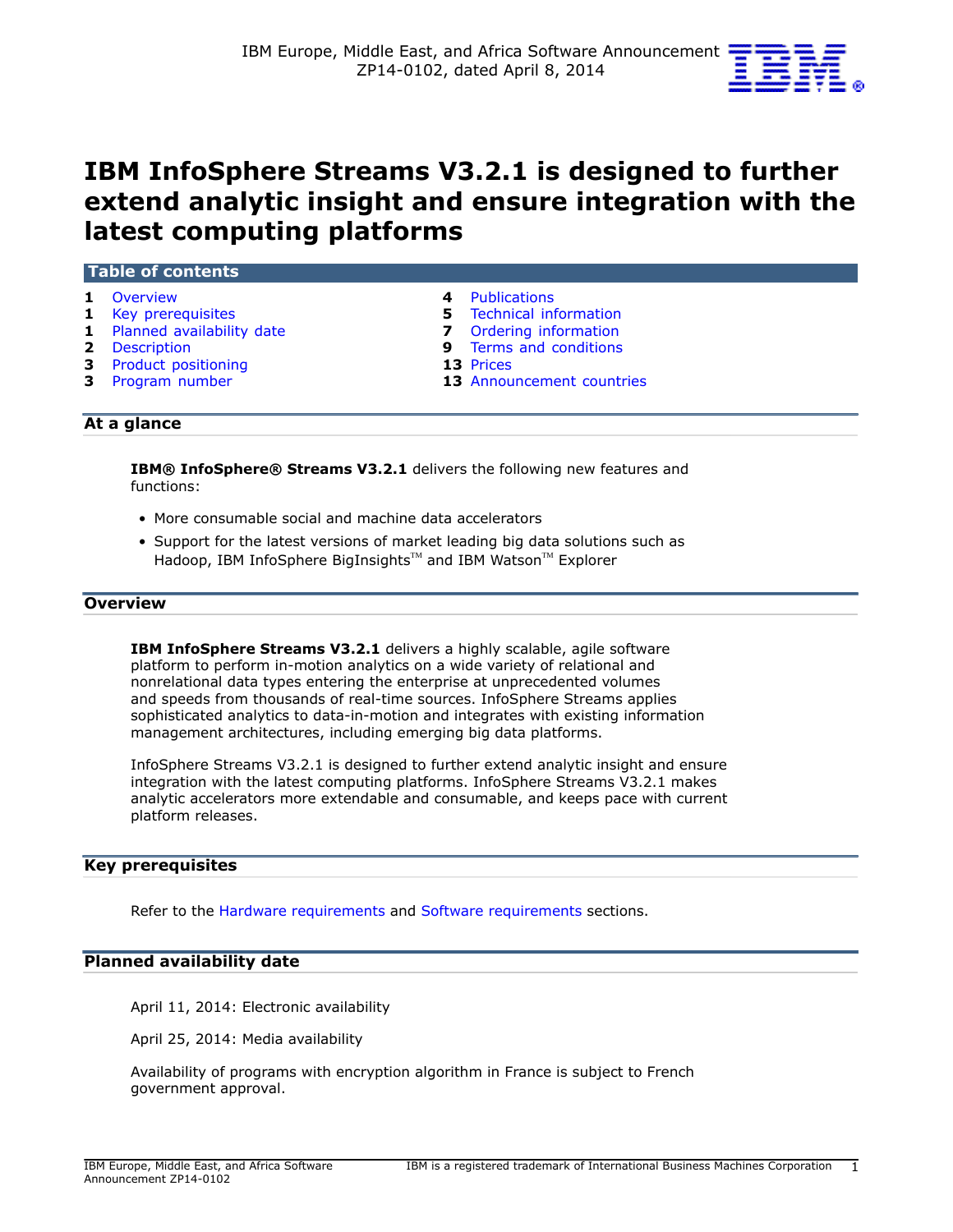Cryptography in this product is limited to password encryption, authentication or digital signature.

Refer to the [Availability of national languages](#page-2-2) section for national language availability.

### <span id="page-1-0"></span>**Description**

To stay competitive, organizations need to harness the power of all enterprise data and adapt in real time. The need for continuous, real-time analysis of extremely large structured and unstructured data volumes requires a new approach. IBM InfoSphere Streams delivers innovative technology and enables organizations to process extremely large data volumes at unprecedented speeds.

### **New capabilities in Streams V3.2.1**

### **Extend and consume analytic InfoSphere Insight**

- *Social and Machine Data Accelerator improvements*
	- Support for social analytics surrounding life events such as travel, new home, graduation, new business, or job change and new hobbies
	- Streamlined process for persisting and querying analytic results to HBase
- *Extended R Analytics support and real-time scoring across InfoSphere Streams and IBM InfoSphere BigInsights*

### **Support for the latest platforms**

- *Market-leading platform integration*
	- Support for Hadoop 2.0.x and Hadoop 2.2.x
	- $-$  Remote GPFS $^{TM}$  support for HDFS operators
	- Kerberos authentication support for InfoSphere Streams HDFS operator
	- Support for the most current release of IBM Watson Explorer V9.0

InfoSphere Streams V3.2.1 comes standard with several toolkits and accelerators to help provide quicker time to value. These include Financial, Data Mining, Telecommunications Event Data Analytics, Machine Data Analytics, Social Media Analytics, Messaging, Internet, Big Data, Complex Event Processing, and Advanced Text Analytics.

InfoSphere Streams serves the complex event processing market by delivering market-leading capabilities and beyond. The complex event processing market is evolving. InfoSphere Streams addresses the next generation requirements with capabilities to read in and process much higher discrete event throughput rates and continuous streams of information, such as audio feeds from hydrophones or video feeds from camers with ultra-low latencies. Furthermore, InfoSphere Streams also provides the incremental capabilities to process unstructured data such as audio, video, text, and EKG.

#### **Accessibility by people with disabilities**

A US Section 508 Voluntary Product Accessibility Template (VPAT) can be requested via the IBM website

[http://www.ibm.com/able/product\\_accessibility/index.html](http://www.ibm.com/able/product_accessibility/index.html)

Accessibility features supported by InfoSphere Streams V3.2.1:

- Supports interfaces commonly used by screen readers
- Can be operated using only the keyboard
- Supports customization of display attributes such as color, contrast, and font size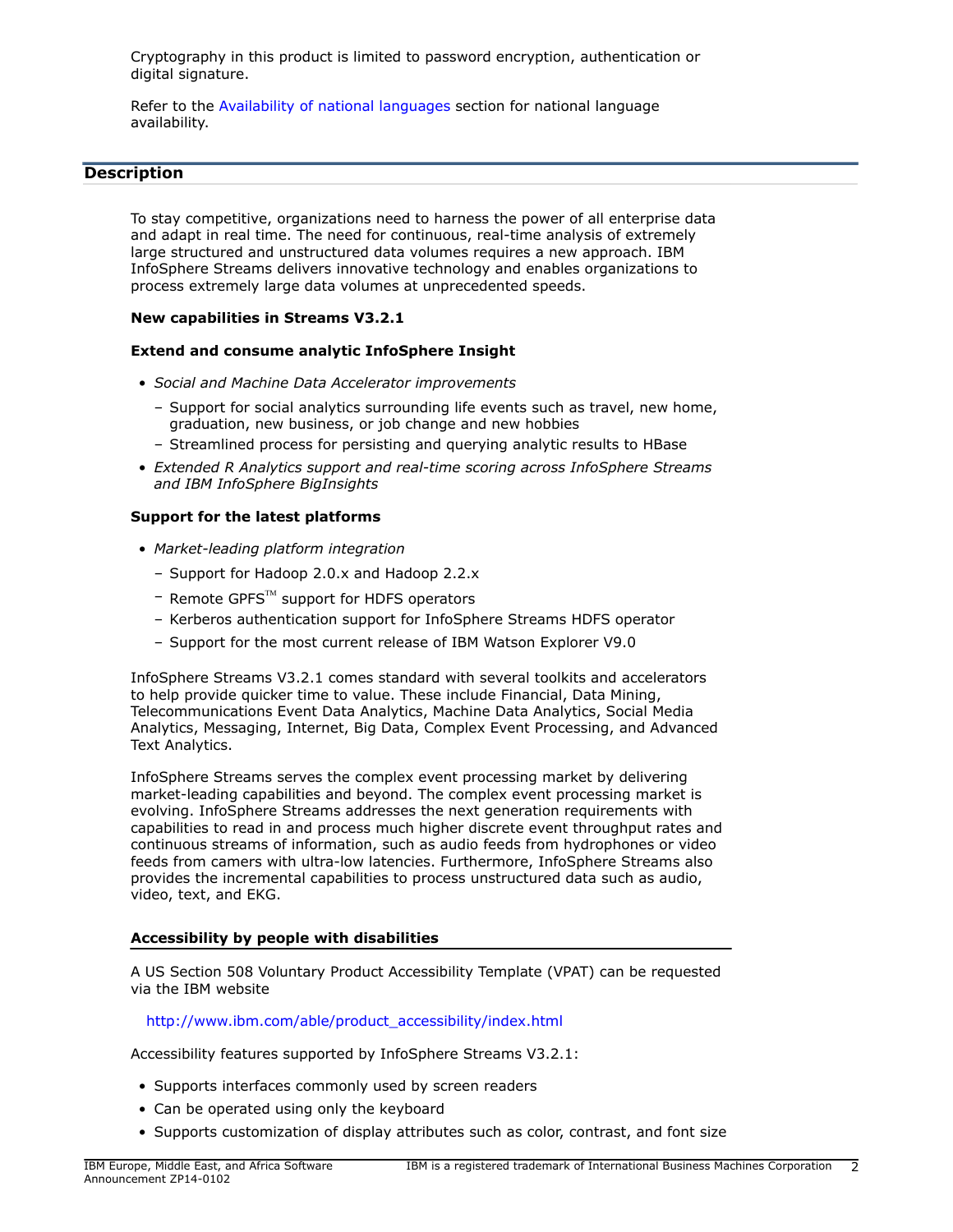- Communicates all information independently of color
- Provides documentation in an accessible format
- Allows the user to access the interfaces without inducing seizures due to photosensitivity

# <span id="page-2-0"></span>**Product positioning**

IBM InfoSphere Streams offers an ultra-high performance analytics platform for real-time analytic processing. Real-time analytic processing extends online analytic processing (OLAP) by doing analysis on data-in-motion instead of on data-at-rest to provide higher volume and lower latency analysis. It represents a new evolution in the business intelligence and complex event processing markets characterized by incredible throughput rates of disparate types of structured and unstructured information that must be processed with millisecond or microsecond latencies using complex correlations and powerful analytics.

A key difference between InfoSphere Streams and other business intelligence offerings, such as OLAP, is that the latter requires data to be at rest before running analytics. However, InfoSphere Streams analyzes data in-motion, a faster process, since disk storage is not required. This can lead to ultra-low latencies as compared to existing technologies.

InfoSphere Streams can persist data or data subsets as the business demands. In addition, while OLAP offerings are traditionally limited to supporting only structured data, InfoSphere Streams technology can support both structured and unstructured data. While being radically different from existing business intelligence solutions, InfoSphere Streams can efficiently extend and add value to existing business intelligence offerings. For example, InfoSphere Streams can reuse and continually refine existing analytics expressed in Predictive Model Markup Language (PMML) standards.

### <span id="page-2-2"></span>**Availability of national languages**

| Product description                                              | Language           | GA date                          |
|------------------------------------------------------------------|--------------------|----------------------------------|
| Developer Edition V3.2.1<br>IBM InfoSphere Streams NPE<br>V3.2.1 | English<br>English | April 25, 2014<br>April 25, 2014 |
| IBM InfoSphere Streams V3.2.1 English                            |                    | April 25, 2014                   |

#### <span id="page-2-1"></span>**Program number**

Program VRM **Program name** number 5724-Y95 3.2.1 IBM InfoSphere Streams

### **Offering Information**

Product information is available via the Offering Information website

<http://www.ibm.com/common/ssi>

Also, visit the Passport Advantage® website

<http://www.ibm.com/software/passportadvantage>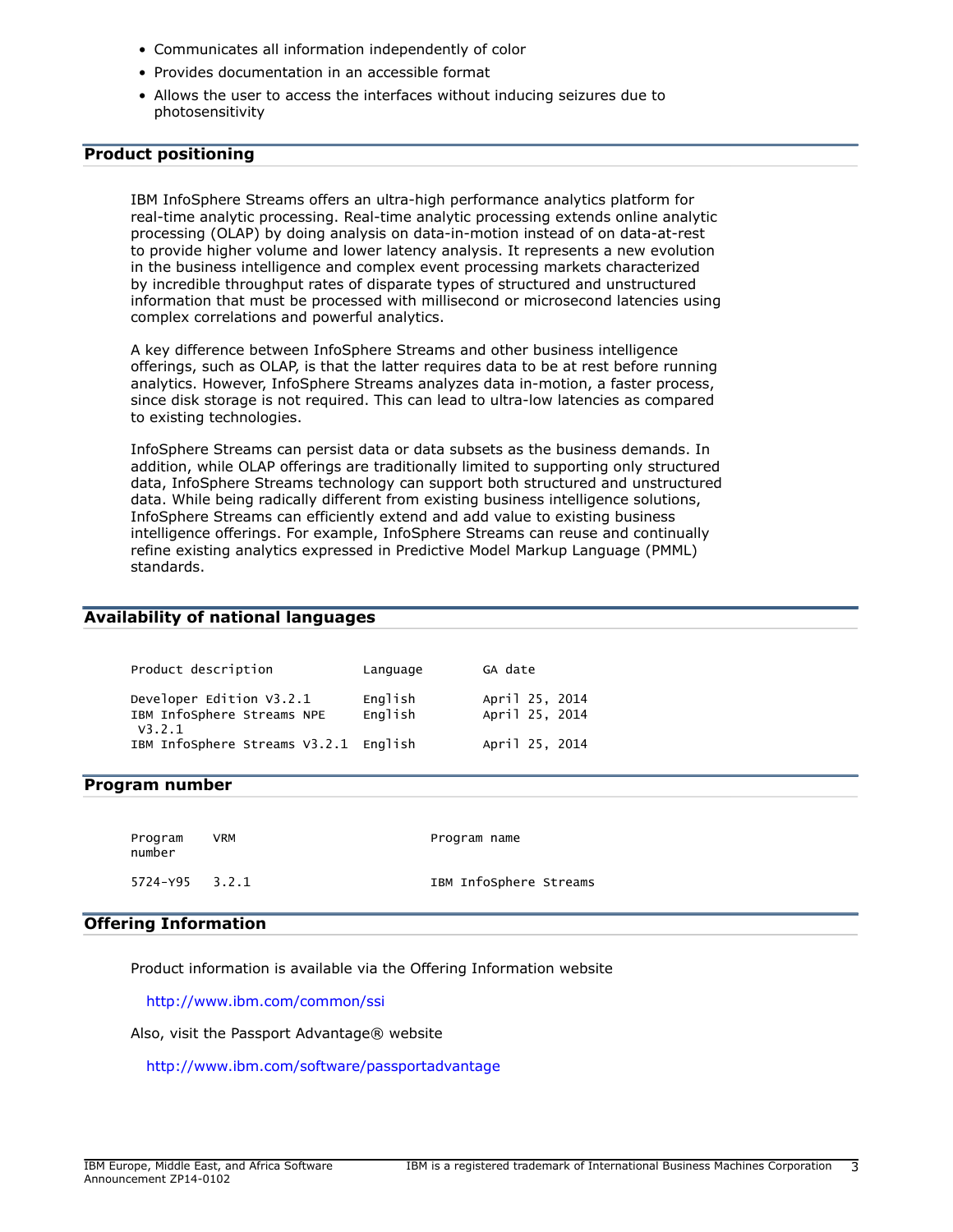### <span id="page-3-0"></span>**Publications**

No publications are shipped with this product.

Soft copy publications shipped with this product include:

- Release Notes
- What's New (Note: This will not be included in the install image, but only available from the information center.)
- Installation and Administration Guide
- IBM Streams Processing Language (SPL) documentation is available within the Information Center at

<http://pic.dhe.ibm.com/infocenter/streams/v3r2/index.jsp>

- SPL Introductory Tutorial
- SPL Compiler Usage Reference
- SPL Config Reference
- SPL Specification
- SPL Operator Model Reference
- SPL Standard Toolkit Reference
- SPL Toolkit Development Reference
- SPL Streams Debugger Reference
- SPL User-Defined Operators Javadoc-based documentation
	- -- Java™ Operator API for InfoSphere Streams
	- -- Deprecated Java Operator API
	- -- Samples for the Java Operator API
- SPL Code Generation and Runtime API documentation (Doxygen-based)
	- -- SPL Operator Code Generation API Documentation
	- -- SPL Runtime C++ API Documentation
	- -- SPL Standard Toolkit Types and Functions
- Studio Installation and User's Guide
- Getting Started with the IBM InfoSphere Streams Quick Start Edition
- Financial Services Toolkit
- Mining Toolkit
- Database Toolkit
- Internet Toolkit
- Big Data Toolkit
- Complex Event Processing Toolkit
- Geographic Information Systems Toolkit
- InfoSphere DataStage® Integration Toolkit
- Messaging Toolkit
- Text Toolkit
- Learning About Streams Using the Commodity Purchasing Sample Application

The IBM Publications Center

### <http://www.ibm.com/shop/publications/order>

The Publications Center is a worldwide central repository for IBM product publications and marketing material with a catalog of 70,000 items. Extensive search facilities are provided. Payment options for orders are via credit card (in the U.S.) or customer number for 20 countries. A large number of publications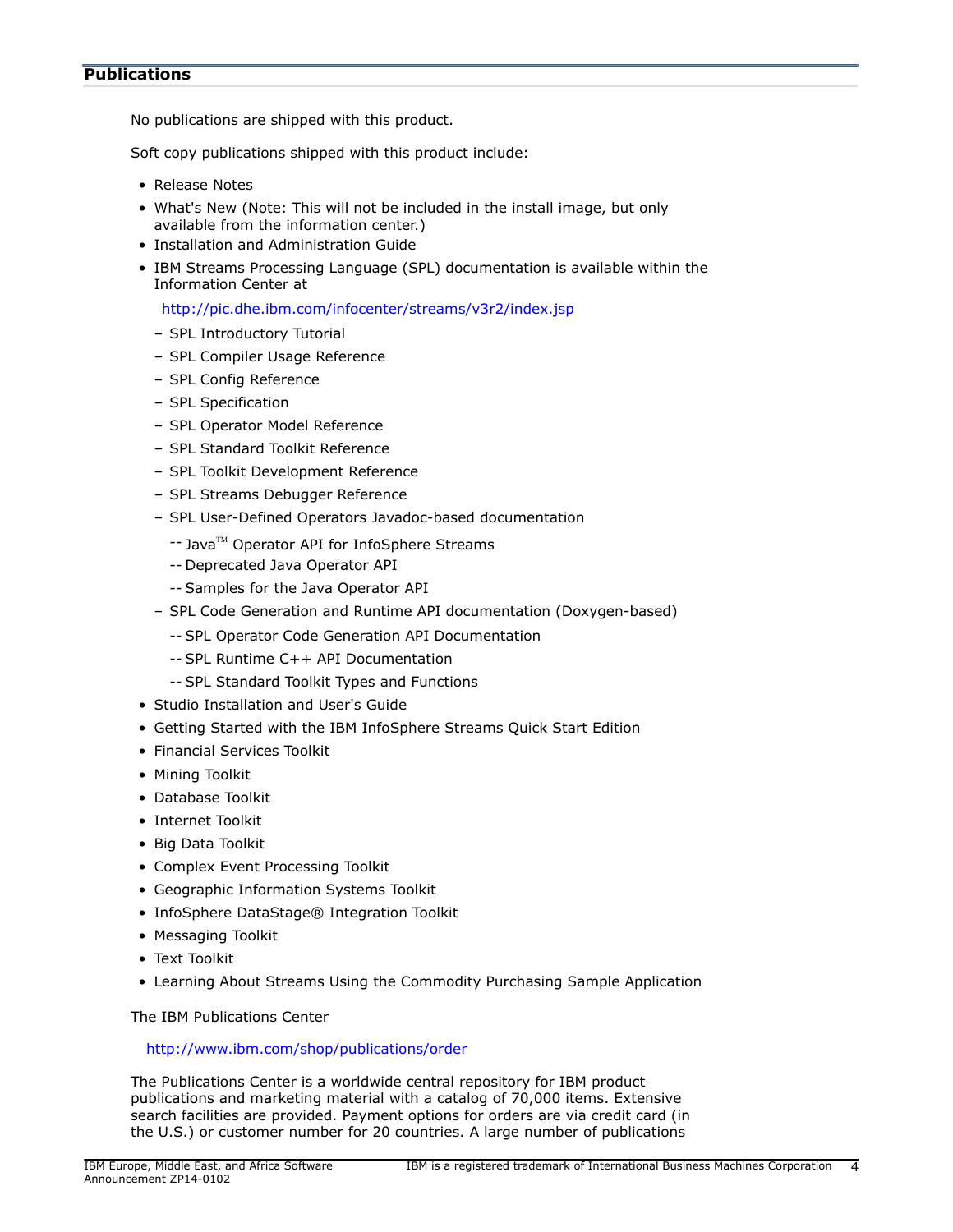are available online in various file formats, and they can all be downloaded by all countries.

# <span id="page-4-0"></span>**Technical information**

### **Specified operating environment**

#### <span id="page-4-1"></span>*Hardware requirements*

- x86 architecture (64 bit) or IBM POWER7® architecture systems with a minimum of 500 MB memory
- 2 GB memory to run simple applications, such as the Commodity Purchasing Sample Application that is included with InfoSphere Streams

### <span id="page-4-2"></span>*Software requirements*

- Red Hat Enterprise Linux<sup>™</sup> V5.6, or later or V6.1, or later for x86 architecture hardware.
- Red Hat Enterprise Linux V6.2, or later for POWER7 architecture hardware.
- CentOS Linux V5.6, or later or V6.1, or later for x86 architecture hardware.
- SUSE Linux Enterprise Server (SLES) V11.2, or later for x86 architecture hardware. SLES does not support SELinux.
- Eclipse Platform SDK V4.2.2.
- IBM SDK Java Technology Edition V6 or V7 for x86 or POWER7 architecture hardware.
- Oracle Java SE V6.0 or V7.0 SDK for x86 architecture hardware.
- Mozillo Firefox V10, or later.
- Microsoft<sup>™</sup> Internet Explorer V9, or later.

The program's specifications and specified operating environment information may be found in documentation accompanying the program, if available, such as a readme file, or other information published by IBM, such as an announcement letter. Documentation and other program content may be supplied only in the English language.

### *Compatibility*

InfoSphere Streams V3.2.1 is compatible with applications that were developed for use on InfoSphere Streams V3.0, V3.1, and V3.2.

### *Performance considerations*

Performance of InfoSphere Streams applications is dependent on many things, including, but not limited to:

- Application design.
- Analytic complexity.
- Server hardware, including number of cores, CPU speed, and memory size.
- Server cluster communications bandwidth.
- Number of InfoSphere Streams jobs running simultaneously.

InfoSphere Streams V3.1, using quadcore x86 3.0 GHz machines in a cluster, an application with simple analytics, and IBM WebSphere® MQ Low Latency Messaging using InfiniBand (IB), with 256-byte tuples, achieved a throughput of over one million tuples with just two machines instead of using six machines as in V1.0 of InfoSphere Streams.

Any performance data contained herein was determined in a controlled environment. Therefore, the results obtained in other operating environments may vary significantly. Some measurements may have been made on development-level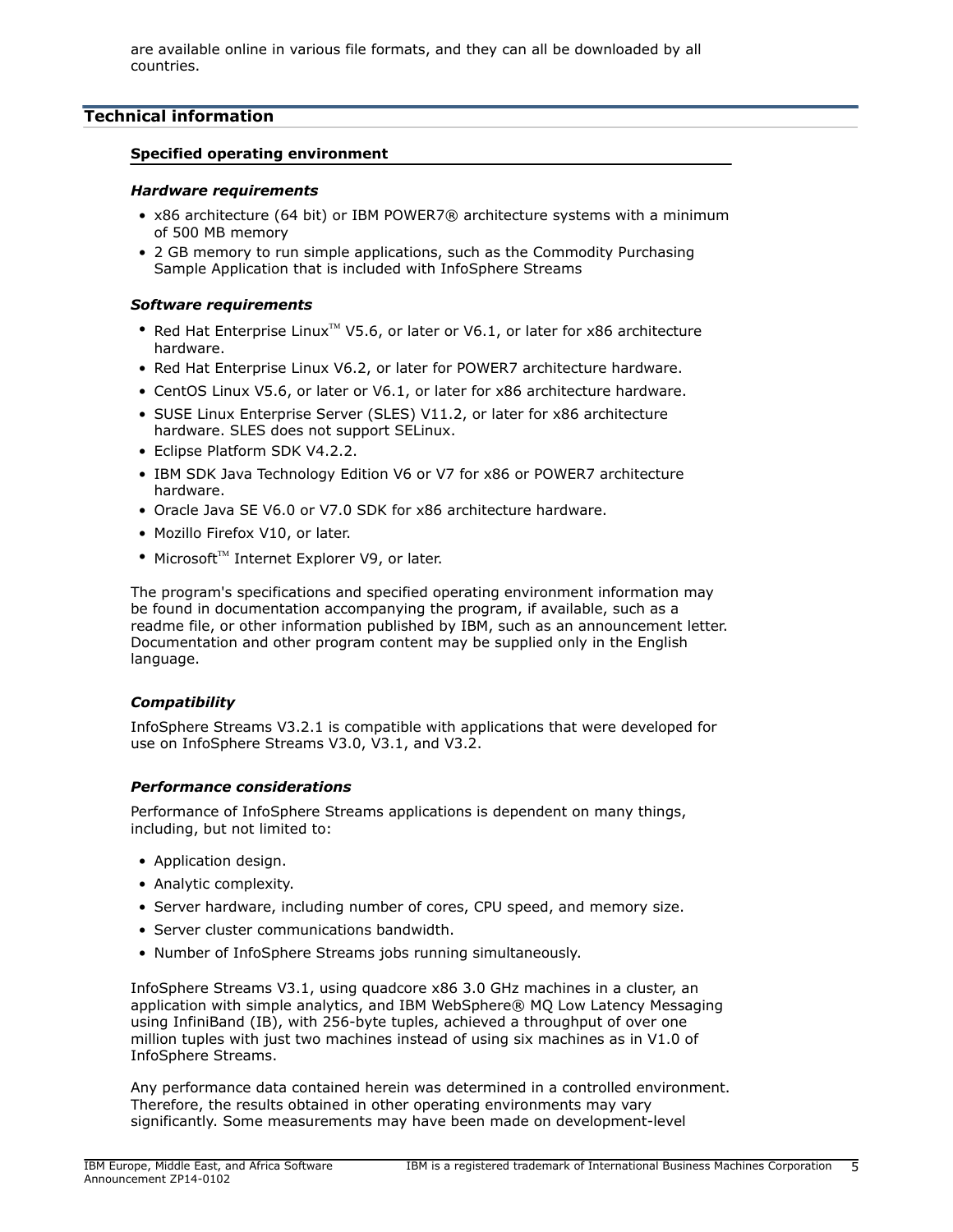systems, and there is no guarantee that these measurements will be the same on generally available systems. Furthermore, some measurements may have been estimated through extrapolation. Actual results may vary. Users of this document should verify the applicable data for their specific environment.

### **Planning information**

### *Customer responsibilities*

Successful application operation and management of InfoSphere Streams is the responsibility of the user. Examples of those responsibilities include:

- Confirming the validity of the proposed equipment and programs.
- Developing appropriate system procedures.
- Incorporating protective measures to safeguard the privacy of data from unauthorized modification, destruction, or disclosure.
- Incorporating sufficient checkpoints, balances, and controls into the application design to satisfy accuracy, restart, and audit requirements.
- Establishing adequate backup contingency plans.
- Preparing adequate documentation.
- Providing qualified personnel to obtain the desired results

Software Subscription and Support (also referred to as Software Maintenance) is included with licenses purchased through Passport Advantage and Passport Advantage Express®. Product upgrades and technical support are provided by the Software Subscription and Support (also referred to as Software Maintenance) offering as described in the Agreements. Product upgrades provide the latest versions and releases to entitled software, and technical support provides voice and electronic access to IBM support organizations, worldwide.

IBM includes one year of Software Subscription and Support (also referred to as Software Maintenance) with each program license acquired. The initial period of Software Subscription and Support (also referred to as Software Maintenance) can be extended by the purchase of a renewal option, if available.

# *Packaging*

**Note:** InfoSphere Streams includes development tools (InfoSphere Streams Studio), runtime (InfoSphere Streams Runtime), and toolkits (Database, Big Data, Messaging, Text Mining, Geospatial, Complex Event Processing, Time Series, and Financial Markets Toolkits).

IBM InfoSphere Streams V3.2.1

- IBM InfoSphere Streams DVD
- IBM DB2® DVD

# **Security, auditability, and control**

IBM InfoSphere Streams uses the security and auditability features of the Linux operating system and, optionally, may use Security Environment Linux (SE Linux).

Security and auditability features of IBM InfoSphere Streams are:

- Pluggable authentication.
- Public Key Infrastructure (PKI) authentication.

Some of the security functions of IBM InfoSphere Streams depend on SELinux.

The customer is responsible for evaluation, selection, and implementation of security features, administrative procedures, and appropriate controls in application systems and communication facilities.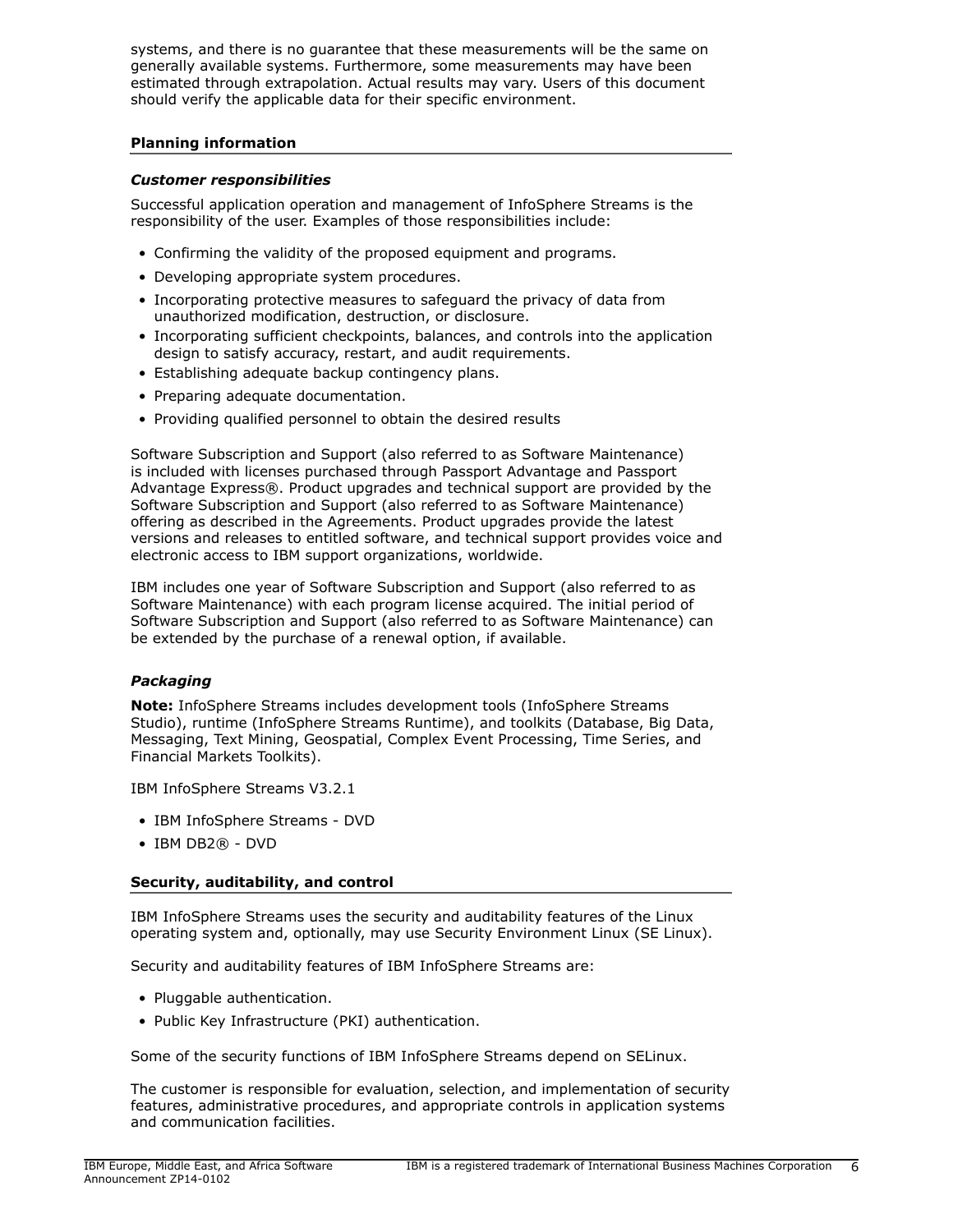### **Global Technology Services®**

Contact your IBM representative for the list of selected services available in your country, either as standard or customized offerings for the efficient installation, implementation, or integration of this product.

### <span id="page-6-0"></span>**Ordering information**

For ordering information, consult your IBM representative or authorized IBM Business Partner, or visit

<http://www-306.ibm.com/software/support/pa.html>

This product is only available via Passport Advantage. It is not available as shrinkwrap.

### **Product information**

| Licensed function title                                  | Product group             | Product<br>category                      |
|----------------------------------------------------------|---------------------------|------------------------------------------|
| IBM InfoSphere Streams                                   | IBM InfoSphere<br>Streams | IBM InfoSphere<br>Streams                |
| IBM InfoSphere Streams Developer<br>Edition              | IBM InfoSphere<br>Streams | IBM InfoSphere<br>Streams                |
| IBM InfoSphere Streams for<br>Non-Production Environment | Streams                   | IBM InfoSphere IBM InfoSphere<br>Streams |
| Program name                                             | PID<br>number             | Charge unit<br>description               |
| IBM InfoSphere Streams                                   | 5724-Y95                  | Per Resource<br>Value Unit               |
| IBM InfoSphere Streams Developer<br>Edition              | 5724-Y95                  | PA Per<br>Authorized User                |
| IBM InfoSphere Streams for<br>Non-Production Environment | 5724-Y95                  | Per Resource<br>Value Unit               |

#### **Charge metrics definitions**

#### **Authorized User**

Authorized User is a unit of measure by which the program can be licensed. An Authorized User is a unique person who is given access to the program. The program may be installed on any number of computers or servers and each Authorized User may have simultaneous access to any number of instances of the program at one time. Licensee must obtain separate, dedicated entitlements for each Authorized User accessing the program in any manner directly or indirectly (for example, via a multiplexing program, device, or application server) through any means. An entitlement for an Authorized User is unique to that Authorized User an may not be shared, nor may it be reassigned other than for the permanent transfer of the Authorized User entitlement to another person.

Note: Some programs may be licensed where devices are considered users. In that case, the following applies. Any computing device that requests the execution of or receives for execution a set of commands, procedures, or applications from the program or that is otherwise managed by the program is considered a separate user of the program and requires an entitlement as if that device were a person.

#### **Resource Value Unit (RVU)**

RVU is the unit of measure by which this program is licensed. RVU entitlements are based on the quantity of a specific designated measurement for the given program. A Proof of Entitlement (PoE) must be obtained for the appropriate number of RVUs required for your environment as defined by the specific program terms. The RVU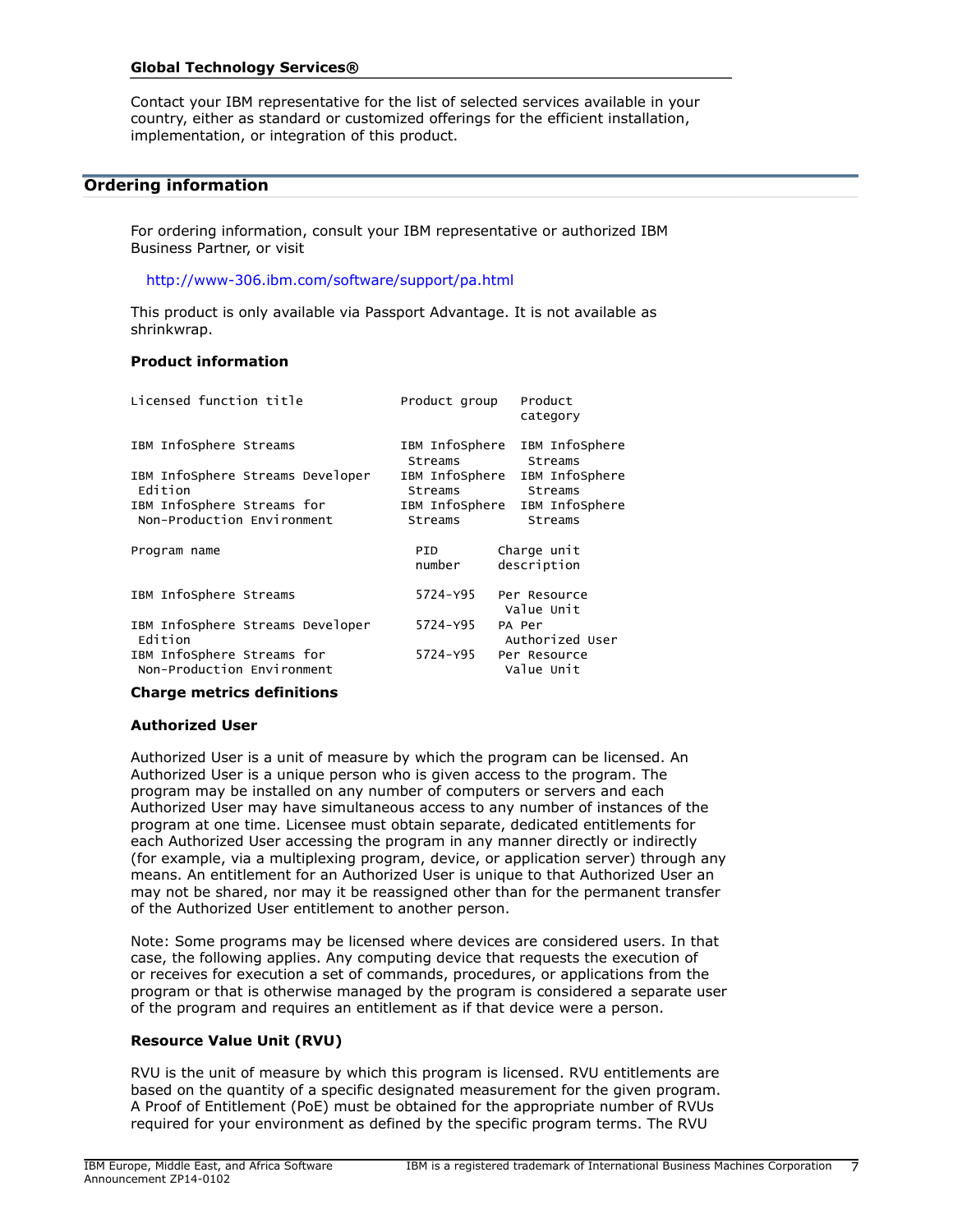entitlements are specific to the program and may include, but are not limited to the following: Client Devices, data source records, messages, and servers, and may not be exchanged, interchanged, or aggregated with RVU entitlements of another program. To understand these benefits of RVU licensing, and to determine how many RVUs to obtain for the program, contact your IBM representative.

#### IBM InfoSphere Streams

### RVU table

| Minimum Cores | Maximum Cores | RVUs per Core |
|---------------|---------------|---------------|
|               | 12            | 1.00          |
| 13            | 32            | 0.84          |
| 33            | 64            | 0.61          |
| 65            | 100           | 0.46          |
| 101           | 250           | 0.38          |
| 251           | max           | 0.30          |

#### **Passport Advantage program licenses**

#### **IBM InfoSphere Streams**

| Part description                                                             | Part<br>number |
|------------------------------------------------------------------------------|----------------|
| IBM InfoSphere Streams                                                       |                |
| IBM InfoSphere Streams per Resource Value Unit Annual<br>SW S&S Rnwl         | EOF5ZLL        |
| IBM InfoSphere Streams per Resource Value Unit Lic + SW DOV9GLL<br>S&S 12 Mo |                |
| IBM InfoSphere Streams per Resource Value Unit SW S&S<br>Reinstate 12 Mo     | DOV9HLL        |

#### **IBM InfoSphere Streams**

| Part description                                                                                                                 | Part<br>number |
|----------------------------------------------------------------------------------------------------------------------------------|----------------|
| IBM InfoSphere Streams for Non-Production Environment<br>InfoSphere Streams Non-Production Environment RVU<br>Annual SW S&S Rnwl | E0F5YLL        |
| InfoSphere Streams Non-Production Environment RVU Lic + DOV9ELL<br>SW S&S 12 MO                                                  |                |
| InfoSphere Streams Non-Production Environment RVU SW<br>S&S Reinstate 12 Mo                                                      | DOV9FLL        |

#### **IBM InfoSphere Streams**

| Part description                         |                                                                 | Part<br>number |
|------------------------------------------|-----------------------------------------------------------------|----------------|
| IBM InfoSphere Streams Developer Edition |                                                                 |                |
| S&S Rnwl                                 | IBM InfoSphere Streams PA Per Authorized User Annual SW EOAY6LL |                |
| S&S 12 Mo                                | IBM InfoSphere Streams PA Per Authorized User Lic + SW          | DOH5BLL        |
| Reinstate 12 Mo                          | IBM InfoSphere Streams PA Per Authorized User SW S&S            | DOH5CLL        |

#### **Passport Advantage supply**

| Program name/description                                                                                           | Part<br>number |
|--------------------------------------------------------------------------------------------------------------------|----------------|
| Developer Edition V3.2.1<br>Developer Edition Red Hat Enterprise Linux (RHEL) base<br>server) V3.2.1 Mass          | RR1H7FN        |
| IBM InfoSphere Streams NPE V3.2.1<br>IBM InfoSphere Streams NPE Red Hat Enterprise Linux<br>(RHEL) base server) V3 | BB1H8EN        |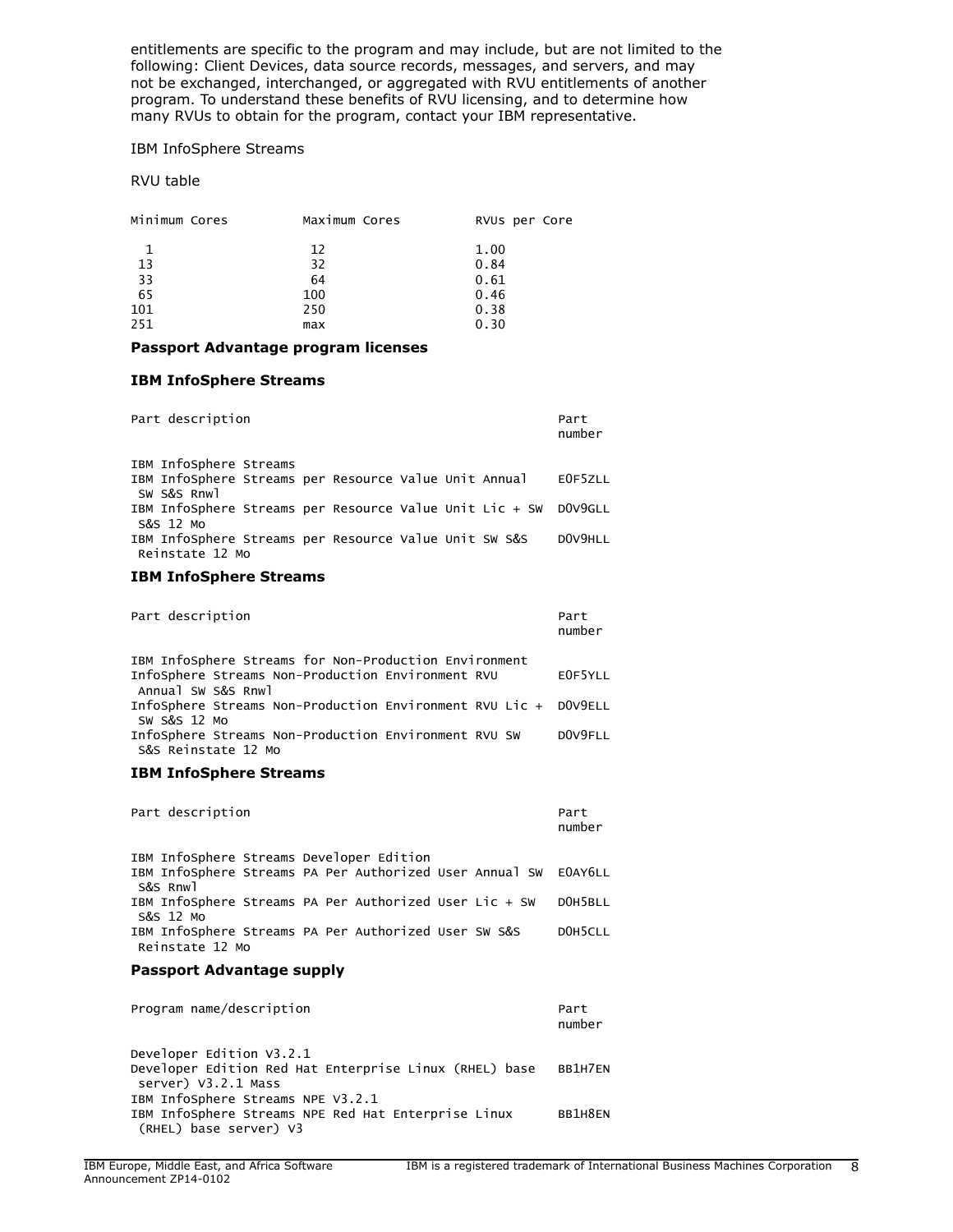IBM InfoSphere Streams V3.2.1 IBM InfoSphere Streams Red Hat Enterprise Linux (RHEL) BB1H6EN base server) V3.2.1

### **Passport Advantage customer: Media pack entitlement details**

Customers with active maintenance or subscription for the products listed are entitled to receive the corresponding media pack.

#### **IBM InfoSphere Streams V3.2.1**

| Entitled maintenance<br>offerings description     | Media packs description                                                                  | Part<br>number |
|---------------------------------------------------|------------------------------------------------------------------------------------------|----------------|
| IBM InfoSphere Streams per<br>Resource Value Unit | IBM InfoSphere Streams Red BB1H6EN<br>Hat Enterprise Linux<br>(RHEL) base server) V3.2.1 |                |
|                                                   |                                                                                          |                |

### **IBM InfoSphere Streams NPE V3.2.1**

| Entitled maintenance<br>offerings description                                  | Media packs description                                                                 | Part<br>number |
|--------------------------------------------------------------------------------|-----------------------------------------------------------------------------------------|----------------|
| Non-Production Environment Red Hat Enterprise Linux<br>per Resource Value Unit | IBM InfoSphere Streams for IBM InfoSphere Streams NPE BB1H8EN<br>(RHEL) base server) V3 |                |
| Berrate - - - Fallace 179. 9. 4                                                |                                                                                         |                |

#### **Developer Edition V3.2.1**

| Entitled maintenance<br>offerings description                      | Media packs description                                                          | Part<br>number |
|--------------------------------------------------------------------|----------------------------------------------------------------------------------|----------------|
| IBM InfoSphere Streams<br>Developer Edition per<br>Authorized User | Developer Edition Red Hat<br>Enterprise Linux (RHEL)<br>base server) V3.2.1 Mass | BB1H7EN        |

### <span id="page-8-0"></span>**Terms and conditions**

The information provided in this announcement letter is for reference and convenience purposes only. The terms and conditions that govern any transaction with IBM are contained in the applicable contract documents such as the IBM International Program License Agreement, IBM International Passport Advantage Agreement, and the IBM Agreement for Acquisition of Software Maintenance.

#### *Licensing*

IBM International Program License Agreement including the License Information document and Proof of Entitlement (PoE) govern your use of the program. PoEs are required for all authorized use.

Part number products only, offered outside of Passport Advantage, where applicable, are license only and do not include Software Maintenance.

This software license includes Software Subscription and Support (also referred to as Software Maintenance).

#### *License Information numbers*

| Program name                                                              | number | Program LI number      |
|---------------------------------------------------------------------------|--------|------------------------|
| IBM InfoSphere Streams for<br>Non-Production Environment V3.2.1           |        | 5724-Y95 L-LFOY-9CAM9Z |
| IBM Infosphere Streams Developer Edition 5724-Y95 L-LFOY-9CAM9X<br>V3.2.1 |        |                        |
| IBM InfoSphere Streams V3.2.1                                             |        | 5724-Y95 L-LFOY-9CAM9V |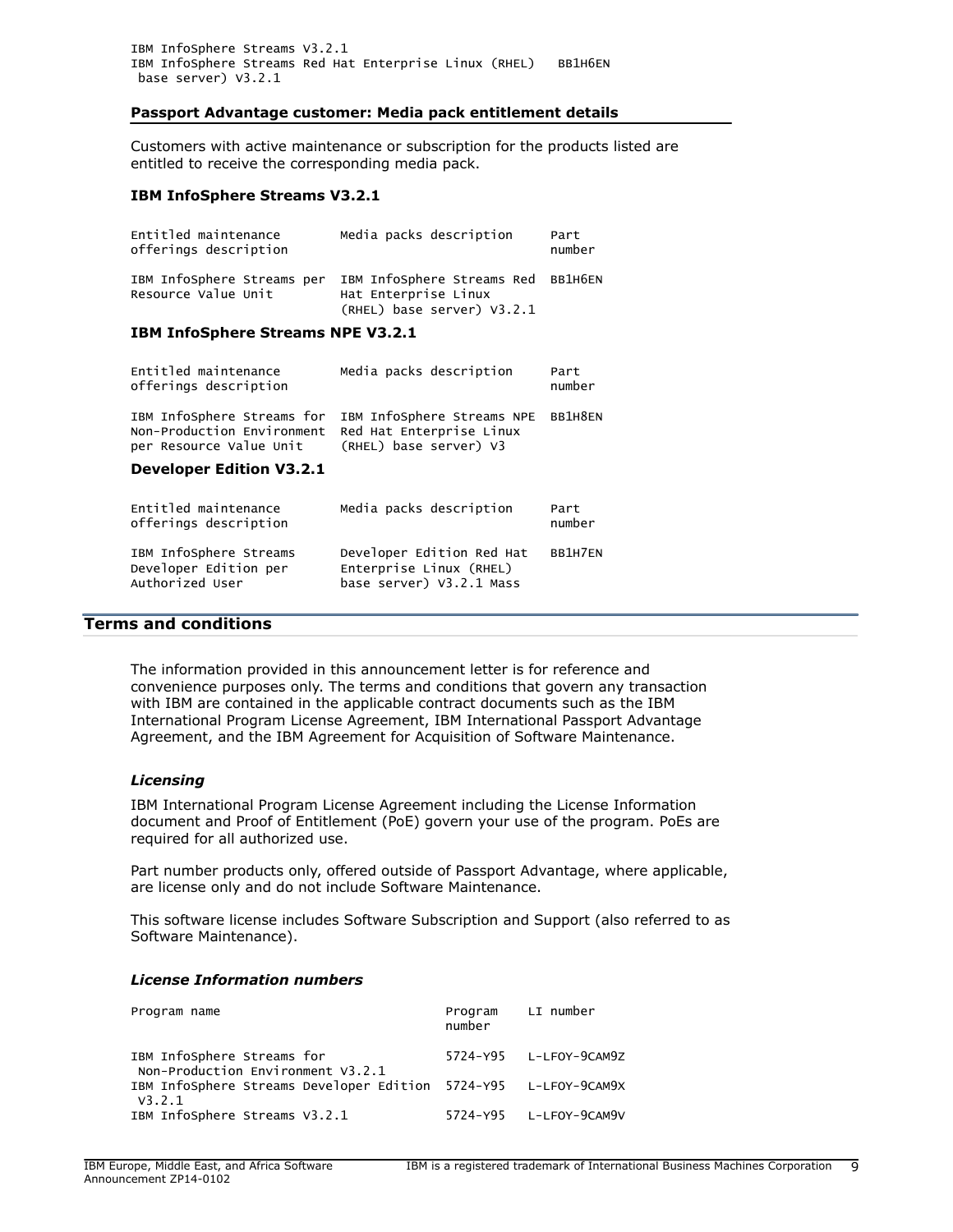The program's License Information will be available for review on the IBM Software License Agreement website

<http://www.ibm.com/software/sla/sladb.nsf>

### *Limited warranty applies*

Yes

### *Limited warranty*

IBM warrants that when the program is used in the specified operating environment, it will conform to its specifications. The warranty applies only to the unmodified portion of the program. IBM does not warrant uninterrupted or error-free operation of the program or that IBM will correct all program defects. You are responsible for the results obtained from the use of the program.

IBM provides you with access to IBM databases containing information on known program defects, defect corrections, restrictions, and bypasses at no additional charge. For further information, consult the IBM Software Support Handbook found at

### <http://www.ibm.com/support/handbook>

IBM will maintain this information for at least one year after the original licensee acquires the program (warranty period).

### *Program technical support*

Technical support of a program product version or release will be available for a minimum of five years from the general availability date, as long as your Software Maintenance is in effect. This technical support allows you to obtain assistance (via telephone or electronic means) from IBM for product-specific, task-oriented questions regarding the installation and operation of the program product. Software Maintenance also provides you with access to updates (modifications or fixes), releases, and versions of the program. You will be notified, via announcement letter, of discontinuance of support with 12 months' notice. If you require additional technical support from IBM, including an extension of support beyond the discontinuance date, contact your IBM representative or IBM Business Partner. This extension may be available for a fee.

### *Money-back guarantee*

For clarification, note that if for any reason you are dissatisfied with the program and you are the original licensee, you may obtain a refund of the amount you paid for it, if within 30 days of your invoice date you return the program and its PoE to the party from whom you obtained it. If you downloaded the program, you may contact the party from whom you acquired it for instructions on how to obtain the refund.

For clarification, note that for programs acquired under the IBM International Passport Advantage Agreement, this term applies only to your first acquisition of the program.

### *Volume orders (IVO)*

No

### *Passport Advantage applies*

Yes, and through the Passport Advantage website at

<http://www.ibm.com/software/passportadvantage>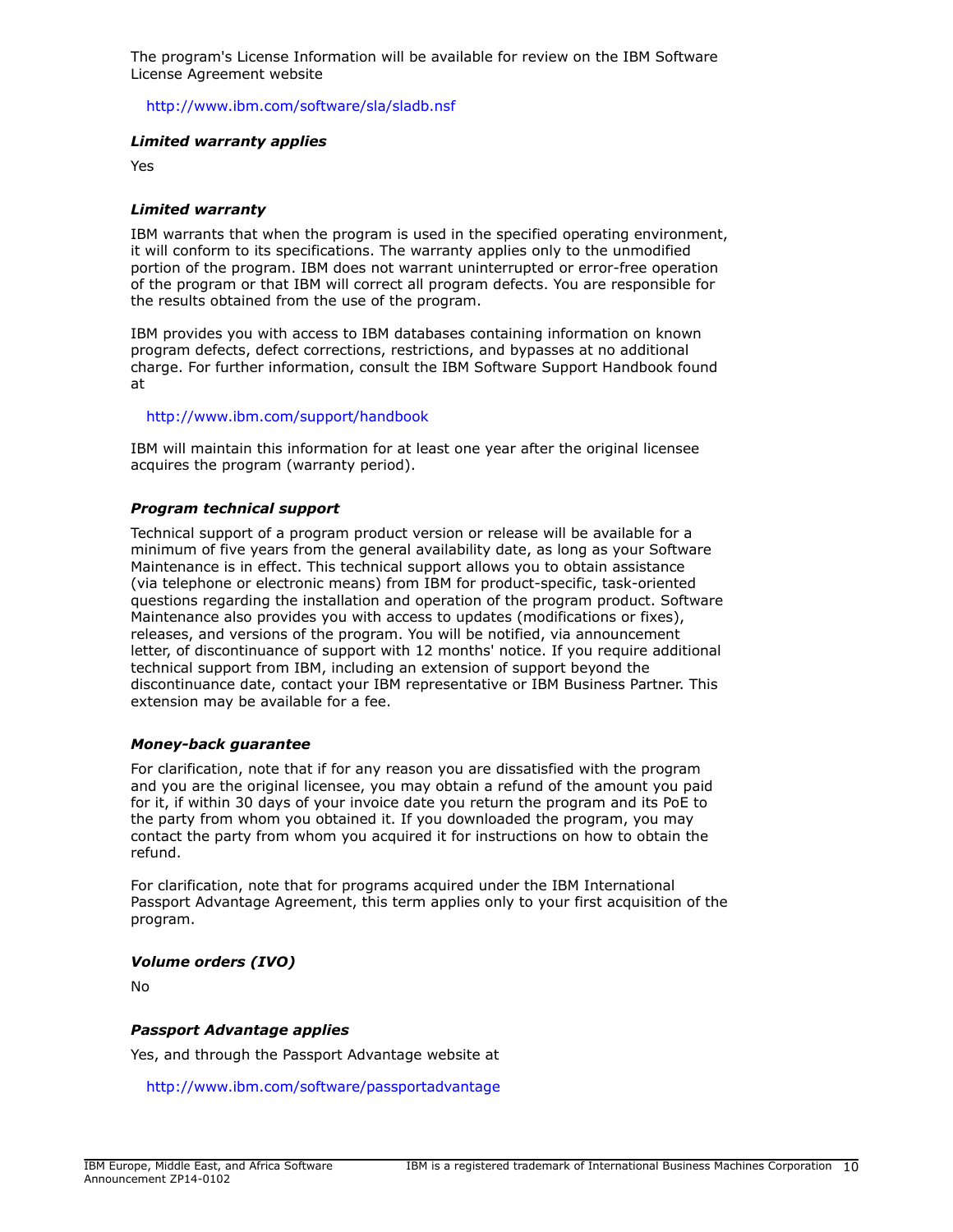This product is only available via Passport Advantage. It is not available as shrinkwrap.

### *Usage restriction*

Yes. For additional information refer to the License Information Document that is available on the IBM Software License Agreement Web site

<http://www.ibm.com/software/sla/sladb.nsf>

### *International Passport Agreement*

### *Software Subscription and Support applies*

Yes. Software Subscription and Support is included with licenses purchased through Passport Advantage and Passport Advantage Express. Product upgrades and technical support are provided by the Software Subscription and Support offering as described in the Agreements. Product upgrades provide the latest versions and releases to entitled software and Technical Support provides voice and electronic access to IBM support organizations, worldwide.

IBM includes one year of Software Subscription and Support with each program license acquired. The initial period of Software Subscription and Support can be extended by the purchase of a renewal option, if available.

While your Software Subscription and Support is in effect, IBM provides you assistance for your routine, short duration installation and usage (how-to) questions, and code-related questions. IBM provides assistance via telephone and, if available, electronic access, to your information systems (IS) technical support personnel during the normal business hours (published prime shift hours) of your IBM support center. (This assistance is not available to your end users.) IBM provides Severity 1 assistance 24 hours a day, 7 days a week. For additional details, consult your IBM Software Support Handbook at

### <http://www.ibm.com/support/handbook>

Software Subscription and Support does not include assistance for the design and development of applications, your use of programs in other than their specified operating environment, or failures caused by products for which IBM is not responsible under the applicable agreements.

For additional information about the International Passport Advantage Agreement and the IBM International Passport Advantage Express Agreement, visit the Passport Advantage website at

<http://www.ibm.com/software/passportadvantage>

### *System i® Software Maintenance applies*

No

### *Educational allowance available*

Education allowance does not apply.

Education software allowance does not apply.

Special education prices are available for qualified customers through Passport Advantage.

### *Statement of good security practices*

IT system security involves protecting systems and information through prevention, detection, and response to improper access from within and outside your enterprise. Improper access can result in information being altered destroyed or misappropriated or can result in misuse of your systems to attack others. Without a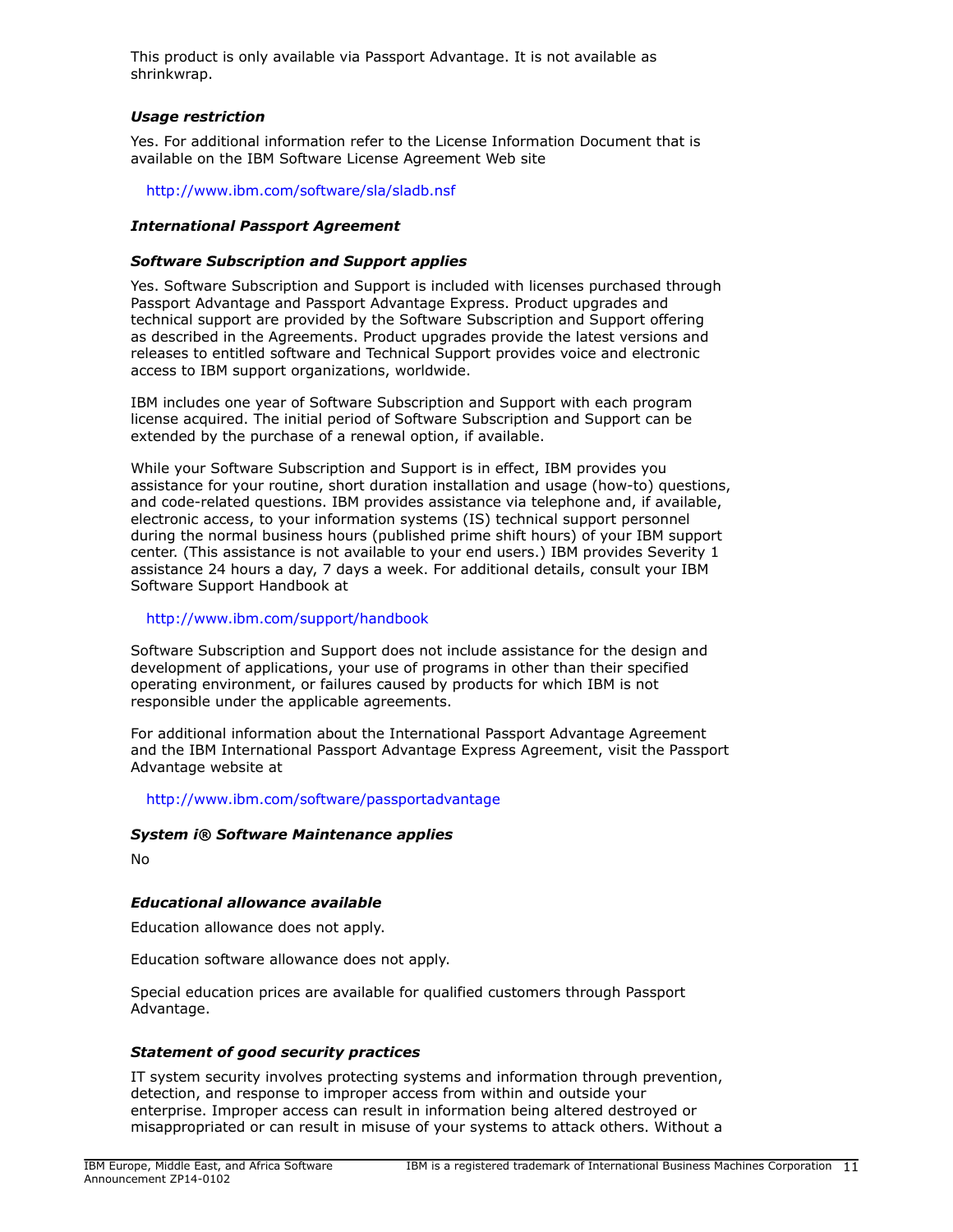comprehensive approach to security, no IT system or product should be considered completely secure and no single product or security measure can be completely effective in preventing improper access. IBM systems and products are designed to be part of a comprehensive security approach, which will necessarily involve additional operational procedures, and may require other systems, products, or services to be most effective. IBM does not warrant that systems and products are immune from the malicious or illegal conduct of any party.

# **IBM Electronic Services**

 $E$ lectronic Service Agent $T^M$  and the IBM Electronic Support web portal are dedicated to providing fast, exceptional support to IBM Systems customers. The IBM Electronic Service Agent tool is a no-additional-charge tool that proactively monitors and reports hardware events, such as system errors, performance issues, and inventory. The Electronic Service Agent tool can help you stay focused on your company's strategic business initiatives, save time, and spend less effort managing day-to-day IT maintenance issues. Servers enabled with this tool can be monitored remotely around the clock by IBM Support all at no additional cost to you.

Now integrated into the base operating system of AIX® V5.3, AIX V6.1, and AIX V7.1, Electronic Service Agent is designed to automatically and electronically report system failures and utilization issues to IBM, which can result in faster problem resolution and increased availability. System configuration and inventory information collected by the Electronic Service Agent tool also can be viewed on the secure Electronic Support web portal, and used to improve problem determination and resolution by you and the IBM support team. To access the tool main menu, simply type smitty esa main, and select Configure Electronic Service Agent. In addition, ESA now includes a powerful Web user interface, giving the administrator easy access to status, tool settings, problem information, and filters. For more information and documentation on how to configure and use Electronic Service Agent, refer to

### <http://www.ibm.com/support/electronic>

The IBM Electronic Support portal is a single Internet entry point that replaces the multiple entry points traditionally used to access IBM Internet services and support. This portal enables you to gain easier access to IBM resources for assistance in resolving technical problems. The My Systems and Premium Search functions make it even easier for Electronic Service Agent tool-enabled customers to track system inventory and find pertinent fixes.

### **Benefits**

**Increased uptime:** The Electronic Service Agent tool is designed to enhance the Warranty or Maintenance Agreement by providing faster hardware error reporting and uploading system information to IBM Support. This can translate to less wasted time monitoring the symptoms, diagnosing the error, and manually calling IBM Support to open a problem record. Its  $24 \times 7$  monitoring and reporting mean no more dependence on human intervention or off-hours customer personnel when errors are encountered in the middle of the night.

*Security:* The Electronic Service Agent tool is designed to be secure in monitoring, reporting, and storing the data at IBM. The Electronic Service Agent tool securely transmits either via the Internet (HTTPS or VPN) or modem, and can be configured to communicate securely through gateways to provide customers a single point of exit from their site. Communication is one way. Activating Electronic Service Agent does not enable IBM to call into a customer's system. System inventory information is stored in a secure database, which is protected behind IBM firewalls. It is viewable only by the customer and IBM. The customer's business applications or business data is never transmitted to IBM.

*More accurate reporting:* Since system information and error logs are automatically uploaded to the IBM Support center in conjunction with the service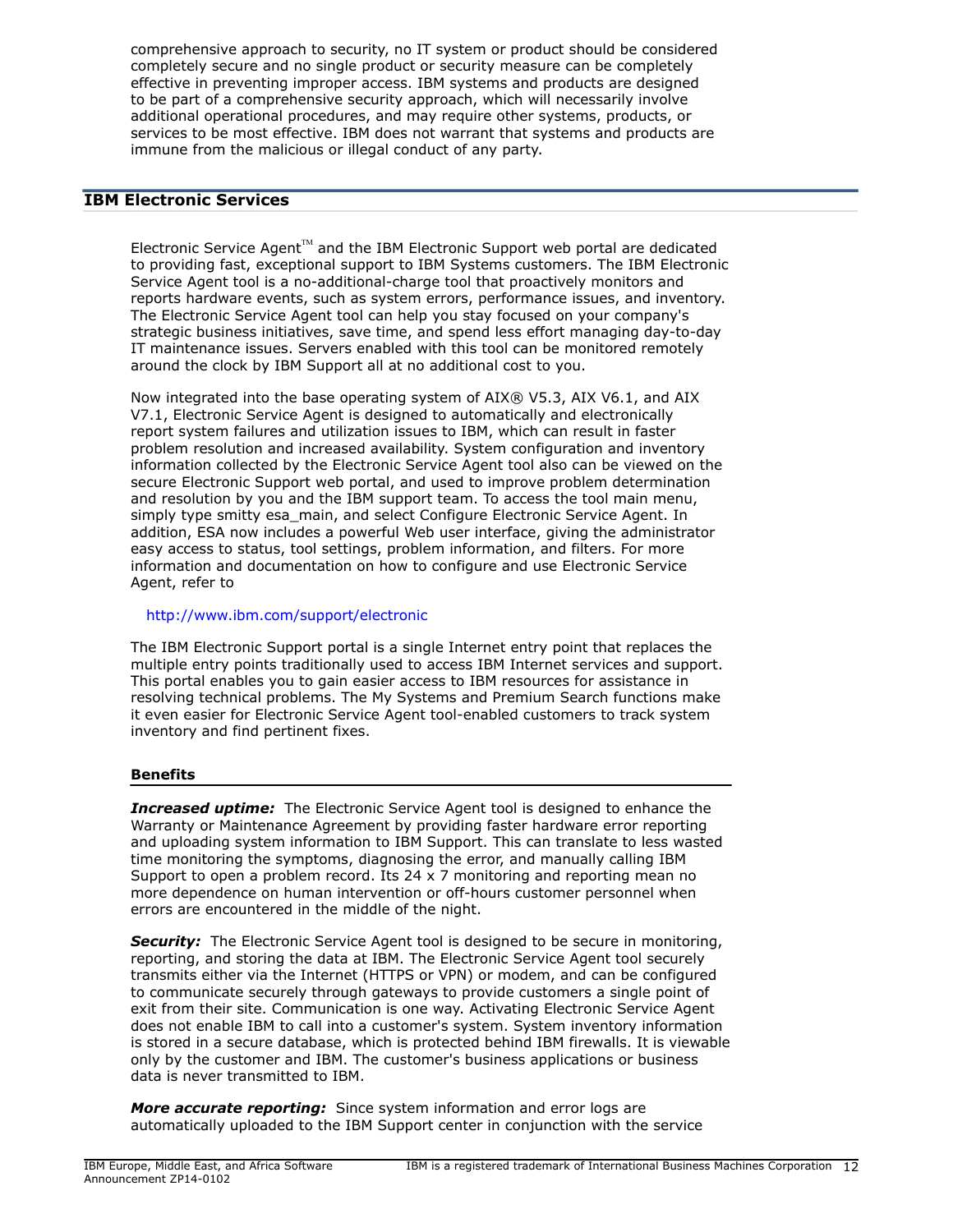request, customers are not required to find and send system information, decreasing the risk of misreported or misdiagnosed errors. Once inside IBM, problem error data is run through a data knowledge management system and knowledge articles are appended to the problem record.

*Customized support:* Using the IBM ID entered during activation, customers can view system and support information in the My Systems and Premium Search sections of the Electronic Support website at

### <http://www.ibm.com/support/electronic>

My Systems provides valuable reports of installed hardware and software using information collected from the systems by Electronic Service Agent. Reports are available for any system associated with the customer's IBM ID. Premium Search combines the function of search and the value of Electronic Service Agent information, providing advanced search of the technical support knowledgebase. Using Premium Search and the Electronic Service Agent information that has been collected from your system, customers are able to see search results that apply specifically to their systems.

For more information on how to utilize the power of IBM Electronic Services, contact your IBM Systems Services Representative, or visit

<http://www.ibm.com/support/electronic>

### <span id="page-12-0"></span>**Prices**

### **Passport Advantage**

For Passport Advantage information and charges, contact your IBM representative or authorized IBM Business Partner for Software Value Plus, Additional information is also available at

<http://www.ibm.com/software/passportadvantage>

#### **Business Partner information**

If you are an IBM Business Partner -- Distributor for Workstation Software acquiring products from IBM, you may link to Passport Advantage Online for resellers where you can obtain Business Partner pricing information. An IBM ID and password are required.

[https://www.ibm.com/software/howtobuy/passportadvantage/paoreseller/emea/](https://www.ibm.com/software/howtobuy/passportadvantage/paoreseller/emea/channelannouncement) [channelannounc ement](https://www.ibm.com/software/howtobuy/passportadvantage/paoreseller/emea/channelannouncement)

# <span id="page-12-1"></span>**Announcement countries**

All European, Middle Eastern, and African countries except:

- Iran
- Sudan
- Syria

#### *Trademarks*

BigInsights, IBM Watson, GPFS and Electronic Service Agent are trademarks of IBM Corporation in the United States, other countries, or both.

IBM, InfoSphere, Passport Advantage, DataStage, POWER7, WebSphere, Express, DB2, Global Technology Services, System i and AIX are registered trademarks of IBM Corporation in the United States, other countries, or both.